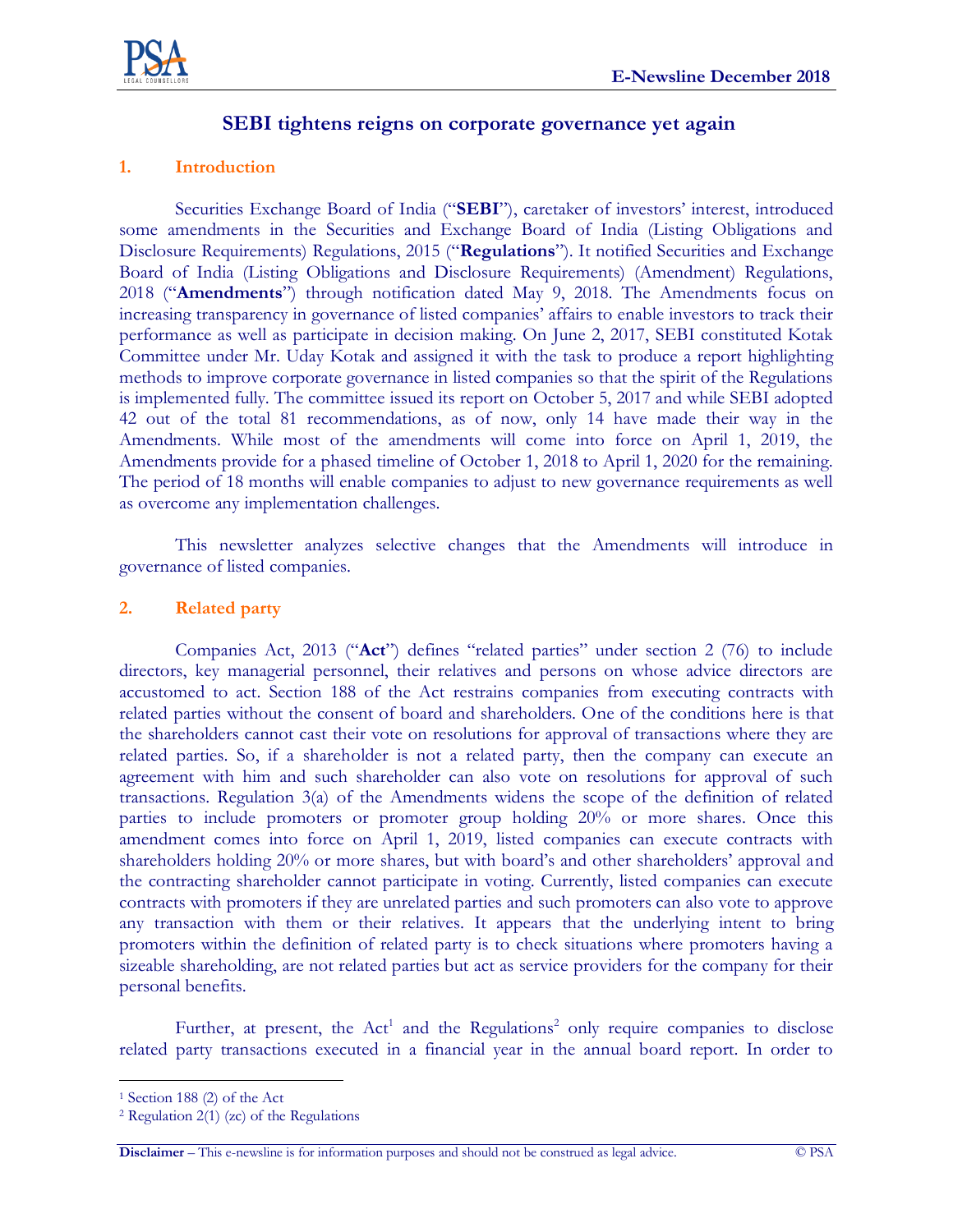

introduce greater transparency and enable shareholders to constantly monitor that board and majority shareholders are not involved in self enrichment, the Amendments mandate that from April 1, 2019 onwards, all listed companies will have to make half yearly disclosure of related party transactions on their website within 30 days of publication of their half yearly financial results.

## **3. Board composition**

The Amendments introduce major changes in board composition of listed companies. Different timelines are prescribed for these amendments to become effective, as described below:

### 3.1 Number of directors

The Amendments propose to increase the minimum number of board members to six as against three under the Act.<sup>3</sup> While this will ensure that a listed company has sufficient number of directors to carry out multiple functions in a more effective manner, it would have been better to mandate that all the directors must be from diverse skill sets viz. finance, strategy and planning, marketing, so that the board is professionally competent to fulfil different duties, as intended. In many listed companies, the board positions are mostly held by family or friends who may not possess the expertise and skills to manage the relevant departments under them. Although the board can seek external expert advice on various matters, given the need for the board to make informed business judgements, having a board comprising multiple skill sets would have proved to be a step in the right direction although this will add to the costs. In addition, an even number composition may create deadlock situations.

The amendment will come into effect from April 1, 2019 for  $top<sup>4</sup>$  1,000 listed entities and from April 1, 2020 for top 2,000 listed entities.

# 3.2 Women directors

The Act<sup>5</sup> and the Regulations<sup>6</sup> provide for at least one woman director on the board of listed entities who may be either an independent or a non-independent director. The Amendments provide for appointment of one independent woman director in addition to a woman executive or non executive director. This is a positive step towards gender diversity. Kotak Committee's report stated that corporate India had responded positively on one woman on every board and women representation on the boards of NIFTY 500 companies, which was at 5% as on March 31, 2012 had increased to 13% by March 31, 2017.

As per the Amendments, a listed company must have at least one independent woman director on the board of the top 500 listed entities by April 1, 2019 and for the top 1000 listed entities by April 1, 2020.

 $\overline{a}$ 

<sup>3</sup> Section 149 (1) of the Act

<sup>4</sup> As per Regulation 3(d) of the Regulations, "top" entities will be determined based on market capitalization at the end of the immediate preceding financial year

<sup>5</sup> Proviso to section 149(1) of the Act

<sup>6</sup> Regulation 17 of the Regulations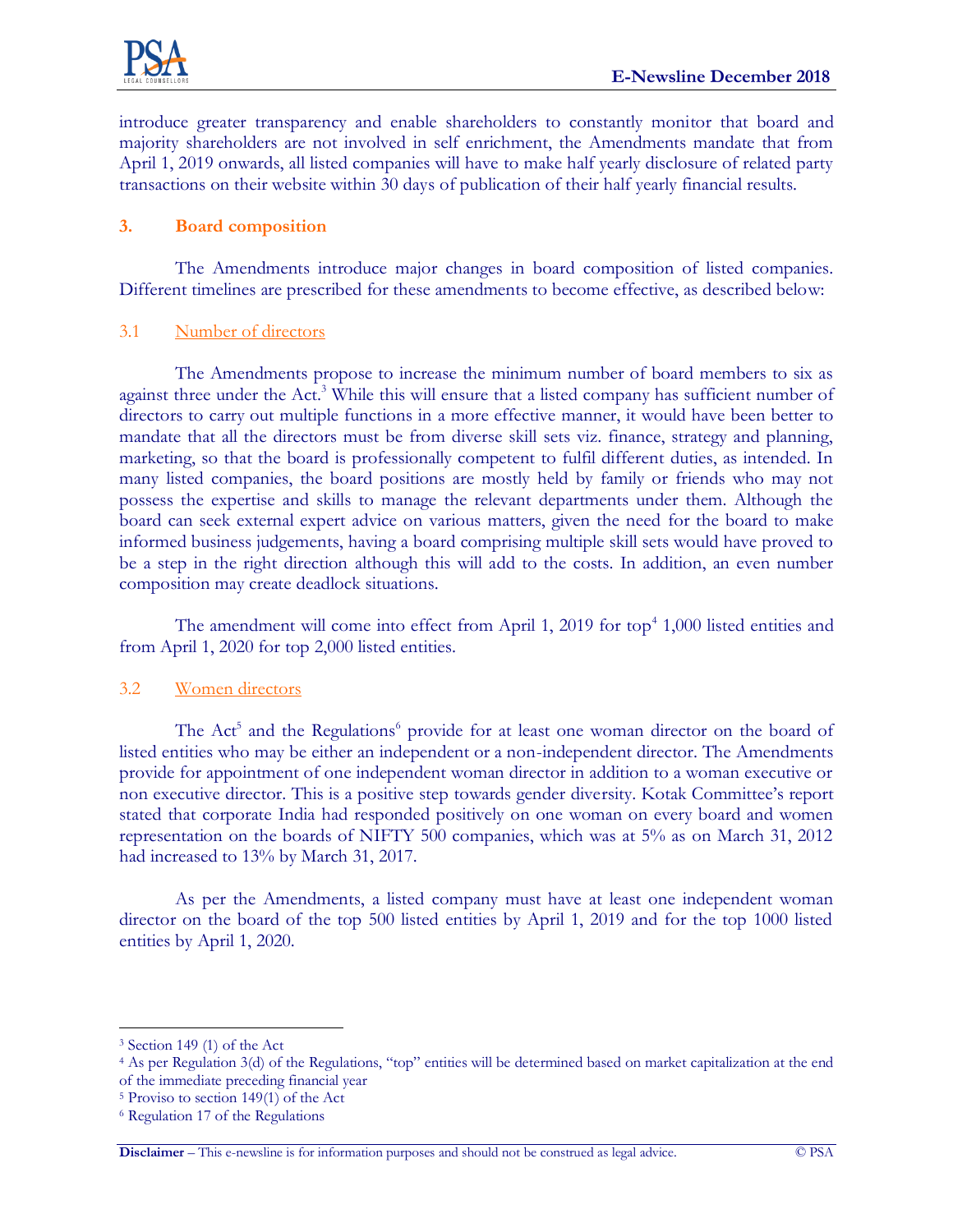

### 3.3 Separation of roles of chairperson and managing director

The Regulations permit listed companies to appoint two or more persons for the position of chairperson (to preside over meetings) and managing director. So far, that has not been mandatory. The Amendments now make it mandatory to have a chairperson who is a nonexecutive director and who is not a relative<sup>7</sup> of managing director. The idea here is to ensure that excessive power is not concentrated in the hands of the managing director who can focus solely on the operational activity.

This amendment will be effective from April 1, 2020 and will be applicable to only top 500 listed companies.

#### 3.4 Independent directors

The independent directors play a critical role of watchdog of a company, its shareholders' and employees' interests. As per schedule IV of the Act, independent directors are obligated to raise concerns about the functioning of a company and ensure that the concerns are recorded in board meeting minutes. Given this, the Kotak Committee made several recommendations to increase the role of independent directors and ensure that they are truly independent.

Section 149 of the Act and Regulation 16(1)(b) of the Regulations lay an exhaustive criteria with respect to their qualifications. The Amendments supplement the criteria with an additional requirement that a listed company cannot have an independent director on its board who is nonindependent director of another company. Simply put, if A is an executive director of listed company A and an independent director on the board of company B, then no non-independent director of company B can be an independent director on the board of company A. The Kotak Committee has termed this as avoidance of "board inter-locks" to cure "structural vulnerability of *quid-pro-quo".* This amendment has widened the net of exclusions under the Regulations so as to make independent directors independent in a true sense. The amendment has already come into force on October 1, 2018.

In addition, in the interest of minority shareholders, in every board meeting at least one independent director is now required to be present. There was no such requirement under the Act or in the Regulations. As noted above, independent directors are expected to safeguard the interests of stakeholders, particularly the minority shareholders and the amendment further substantiates that duty. For top 1,000 listed entities the amendment shall come into effect from April 1, 2019 and for top 2,000 listed entities, it shall come into effect from April 1, 2020.

The Act permits appointment of alternate directors for all directors including independent ones subject to fulfilment of statutory qualifications for an independent director.<sup>8</sup> There is no specific provision pertaining to alternate directors in the Regulations though. The Amendments now prohibit appointment of alternates for independent directors. This is a step in the right direction as independent directors are appointed based on their skills and experience and unless there is a mandate to ensure that the alternate director must also have similar set of skills to

 $\overline{a}$ 

<sup>7</sup> Under section 2(77), the Act defines relatives to mean spouses, father, mother, son, daughter, son's wife, sister, brother and members of hindu undivided family

<sup>8</sup> Section 161(2) of the Act

**Disclaimer** – This e-newsline is for information purposes and should not be construed as legal advice. © PSA